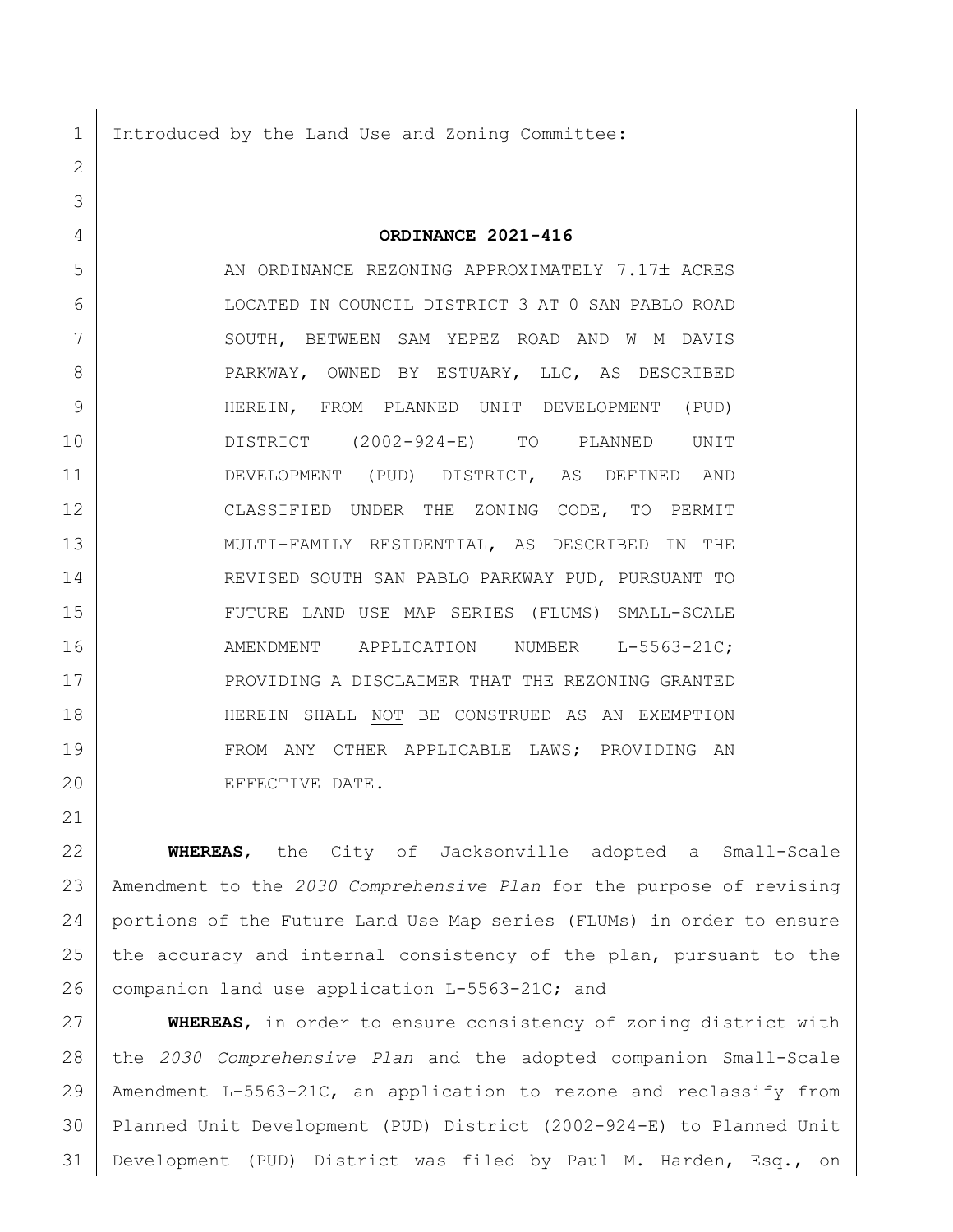1 behalf of the owner of approximately 7.17 $\pm$  acres of certain real 2 property in Council District 3, as more particularly described in 3 Section 1; and

 **WHEREAS**, the Planning and Development Department, in order to ensure consistency of this zoning district with the *2030 Comprehensive Plan*, has considered the rezoning and has rendered an advisory 7 opinion; and

8 **WHEREAS**, the Planning Commission has considered the application 9 and has rendered an advisory opinion; and

10 **WHEREAS**, the Land Use and Zoning (LUZ) Committee, after due 11 notice, held a public hearing and made its recommendation to the 12 Council; and

 **WHEREAS**, the City Council, after due notice, held a public 14 | hearing, and taking into consideration the above recommendations as well as all oral and written comments received during the public hearings, the Council finds that such rezoning is consistent with the *2030 Comprehensive Plan* adopted under the comprehensive planning 18 ordinance for future development of the City of Jacksonville; and

19 **WHEREAS**, the Council finds that the proposed PUD does not affect 20 adversely the orderly development of the City as embodied in the 21 *Zoning Code*; will not affect adversely the health and safety of 22 residents in the area; will not be detrimental to the natural 23 environment or to the use or development of the adjacent properties 24 in the general neighborhood; and the proposed PUD will accomplish the 25 objectives and meet the standards of Section 656.340 (Planned Unit 26 Development) of the *Zoning Code* of the City of Jacksonville; now, 27 therefore

28 **BE IT ORDAINED** by the Council of the City of Jacksonville:

29 **Section 1. Subject Property Location and Description.** The 30 | approximately 7.17 $\pm$  acres are located in Council District 3, at 0 San 31 Pablo Road South, between Sam Yepez Road and W M Davis Parkway, as

 $- 2 -$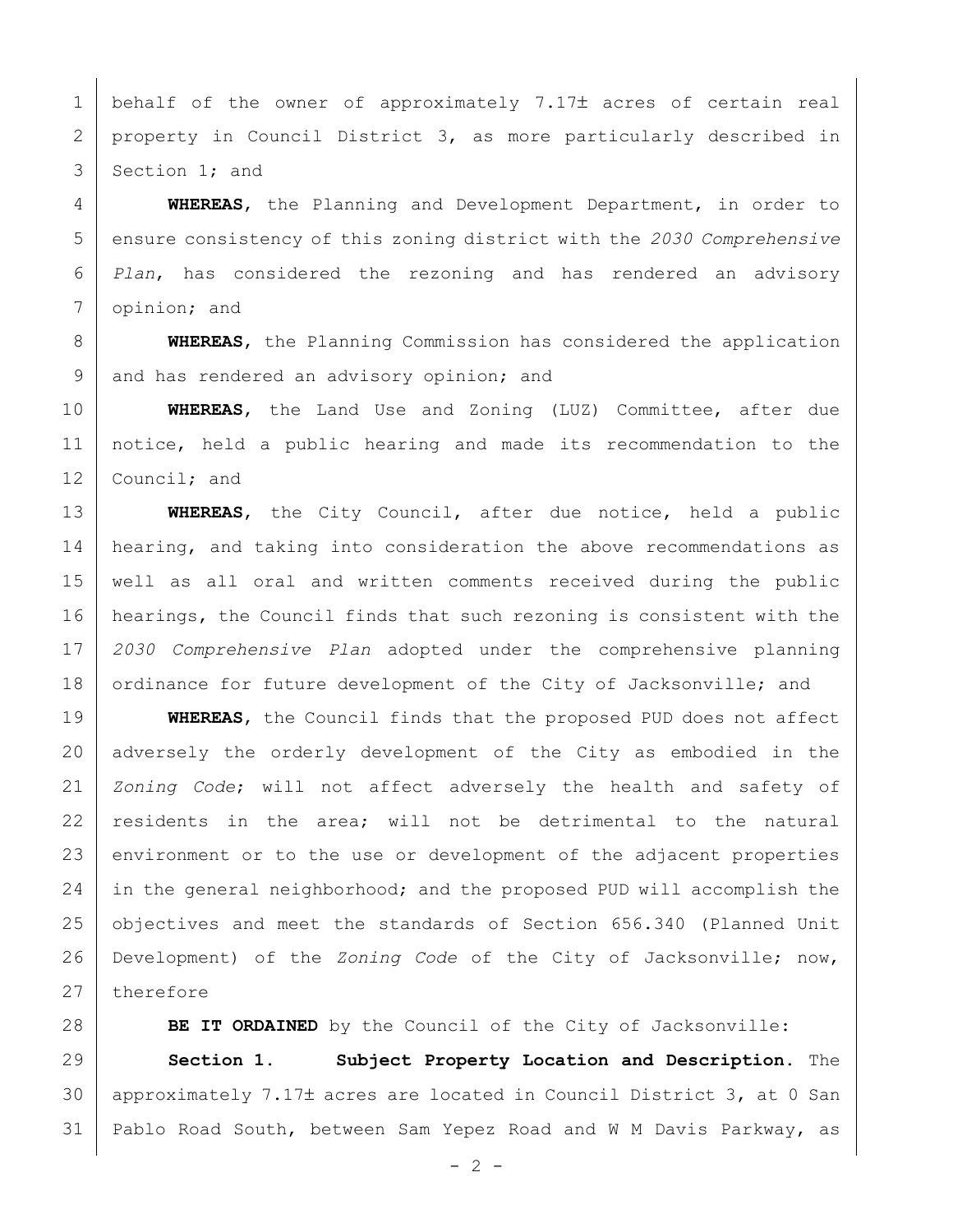more particularly described in **Exhibit 1**, dated April 15, 2021, and graphically depicted in **Exhibit 2**, both of which are **attached hereto** 3 and incorporated herein by this reference (the "Subject Property").

 **Section 2. Owner and Applicant Description.** The Subject 5 | Property is owned by Estuary, LLC. The applicant is Paul M. Harden, Esq., 1431 Riverplace Boulevard, Suite 901, Jacksonville, Florida 32207; (904) 396-5731.

 **Section 3. Property Rezoned.** The Subject Property, pursuant to adopted companion Small-Scale Amendment L-5563-21C, is hereby rezoned and reclassified from Planned Unit Development (PUD) District (2002-924-E) to Planned Unit Development (PUD) District. This new PUD district shall generally permit multi-family 13 residential, and is described, shown and subject to the following documents, **attached hereto**:

**Exhibit 1** – Legal Description dated April 15, 2021.

**Exhibit 2** – Subject Property Map (prepared by P&DD).

**Exhibit 3** – Written Description dated July 16, 2021.

**Exhibit 4** – Site Plan dated March 29, 2021.

 **Section 4. Contingency.** This rezoning shall not become effective until 31 days after adoption of the companion Small-Scale Amendment unless challenged by the state land planning agency; and further provided that if the companion Small-Scale Amendment is 23 challenged by the state land planning agency, this rezoning shall not become effective until the state land planning agency or the Administration Commission issues a final order determining the companion Small-Scale Amendment is in compliance with Chapter 163, *Florida Statutes.*

 **Section 5. Disclaimer.** The rezoning granted herein shall not be construed as an exemption from any other applicable local, state, or federal laws, regulations, requirements, permits or approvals. All other applicable local, state or federal permits or

- 3 -